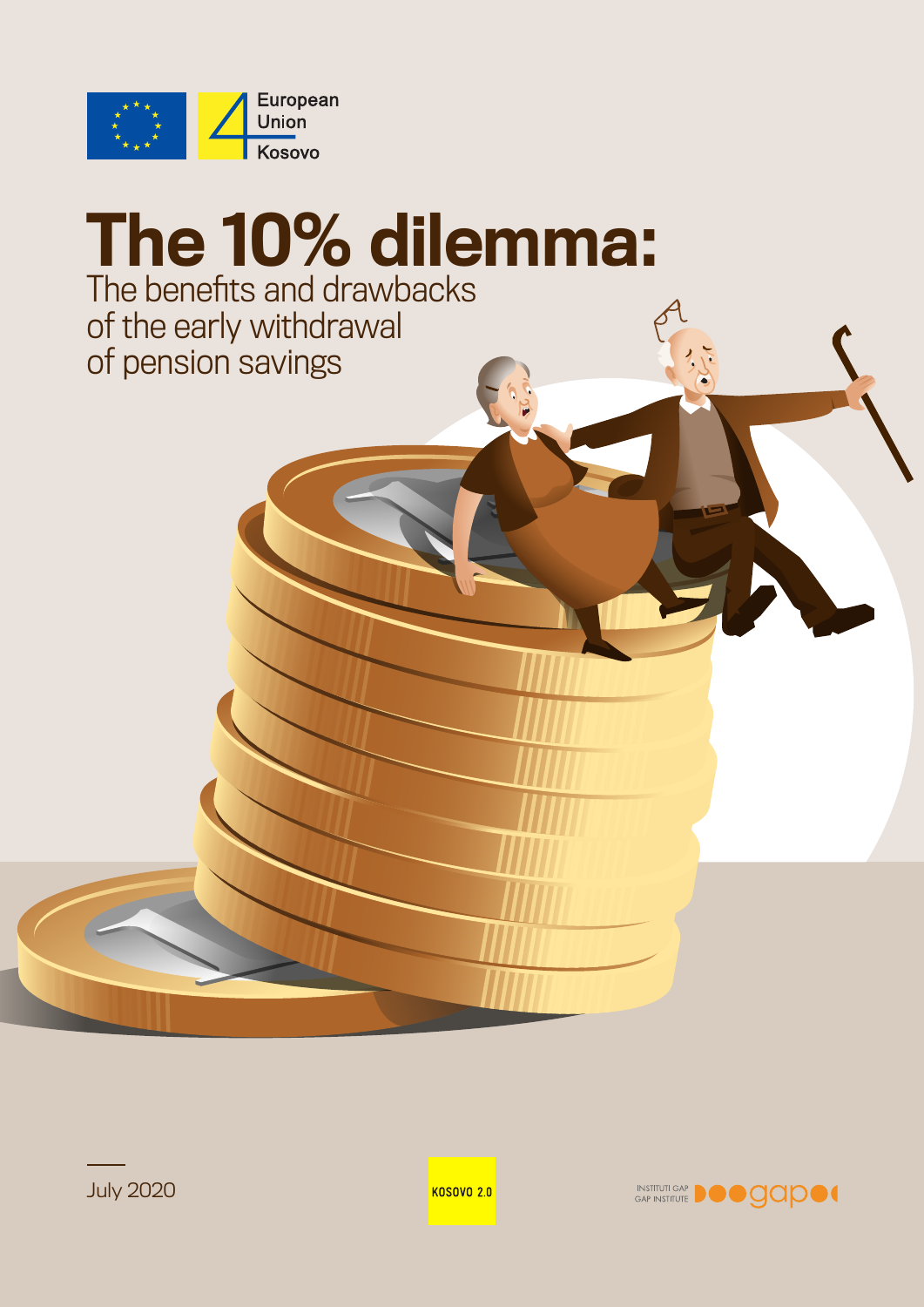

**The 10% dilemma: The benefits and drawbacks of the early withdrawal of pension savings**

July 2020

**Table of Contents**

**3** [Executive Summary](#page-2-0)

**4** [Introduction](#page-3-0)

5 Advantages of early withdrawal of [pension savings from Trust](#page-4-0)

7 [Drawbacks of early withdrawal of](#page-6-0)  [pension savings from Trust](#page-6-0)

9 [Conclusions](#page-8-0)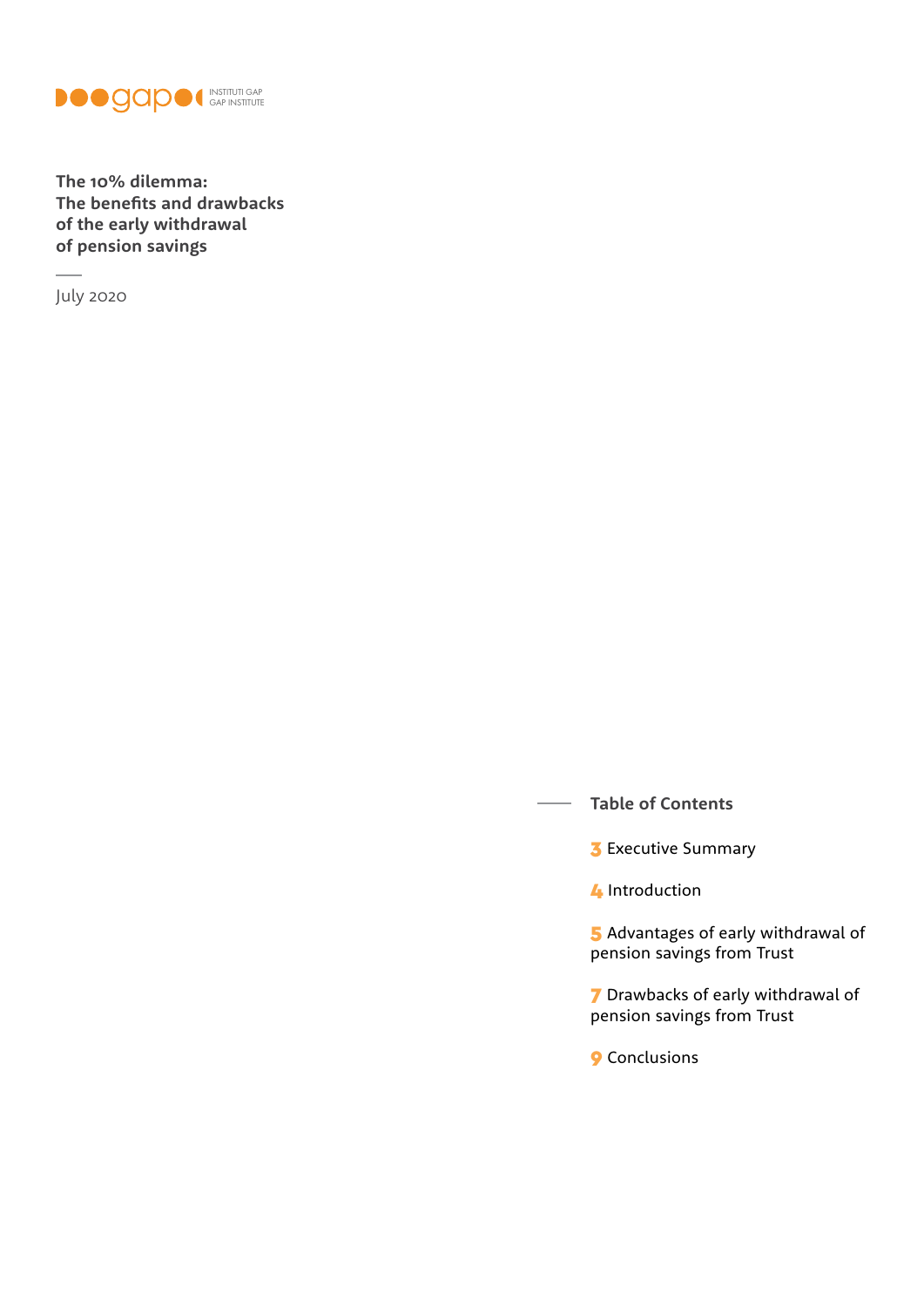## <span id="page-2-0"></span>Executive Summary

To reduce the socio-economic consequences of the pandemic, the Kurti Government approved the Emergency Fiscal Package which contained 15 measures for immediate financial intervention in the wake of the pandemic.<sup>1</sup> In the months that followed, through a series of research, GAP Institute analyzed the impact of the Emergency Package on on the lives of Kosovo citizens,<sup>2</sup> focusing on unemployment<sup>3</sup> and fall of capital investments.4 Shortly after that, the Hoti Government introduced the post-pandemic economic recovery program, aiming to provide support to the private sector and compensate for losses caused by the pandemic. However, the part of this program that attracted the most attention from citizens, is the one for increasing the aggregate demand, which will practically enable them to withdraw a part of their contributions from the Kosovo Pension Savings Fund (Trust).

Such a measure, albeit temporary, in addition to requiring legal amendments by the Assembly of Kosovo, requires a more in-depth analysis of immediate benefits and long-term consequences. Therefore, in this analysis, the GAP Institute will focus on the potential impact of this policy on citizens and the country's economy. More specifically, a qualitative analysis of the strengths and weaknesses of such a policy will be provided. However, as access to current data from the Trust has not been made available to the GAP Institute, there is a need for quantitative research on the potential differences of the impact of "10%" policy based on different categories of contributors to the Trust.



**Deegaped** 



- 1 Decision of the Government of Kosovo. Source:<https://bit.ly/3bCWLr4>
- 2 GAP Institute, "Impact of COVID-19 Pandemic on the Local Government". Source:<https://bit.ly/30wcJQm>
- Source: https://bit.ly/3eRbmRg
- Source: https://bit.ly/39iinJD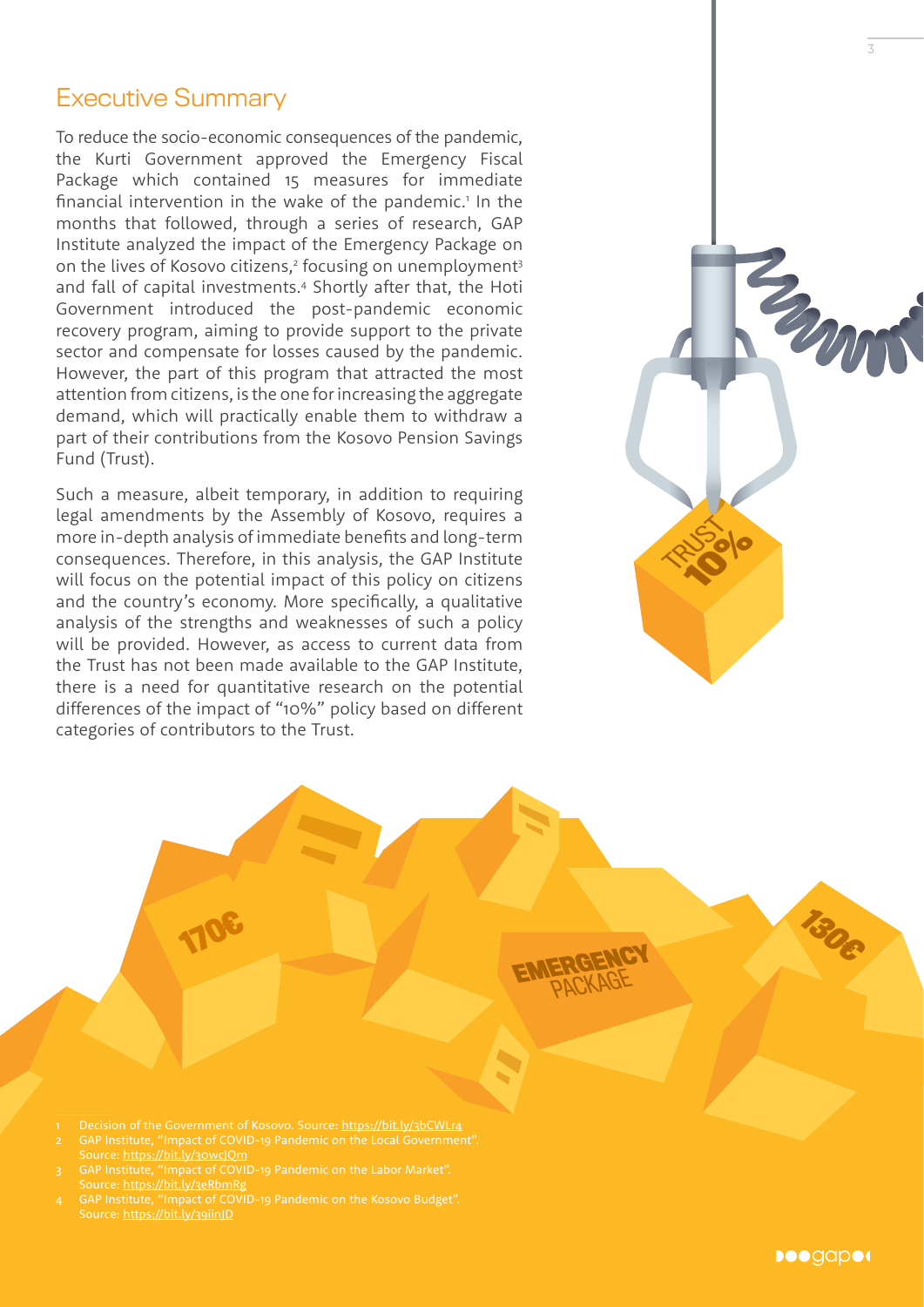### Introduction

<span id="page-3-0"></span> $\frac{1}{4}$ 

Since the beginning of the Coronavirus pandemic, Kosovo restricted the movement of its citizens and ordered the closure of many economic activities. Considering that the restrictive measures had an impact in keeping the number of infected people relatively low at first, the Government of Kosovo ordered the state to go through three stages of mitigation, where the measures would be gradually removed. However, the closure of most economic activities other than the essential ones, albeit not for a long time, caused an immediate decline in the revenues of many businesses.<sup>5</sup> In fact, according to the latest World Bank report on the Western Balkans, it is predicted that the economy of Kosovo, will plummet by 4.5% during 2020 as a result of the closure of the economy with the highest decline seen in investments (-21.5%) and exports (-12.2%).6

To address these challenges, on June 22, 2020, Prime Minister Hoti unveiled a 1.2 Euros billion economic recovery program aimed at long-term economic development following the pandemic, development of incentive policies for the private sector and compensation for economic losses, caused as a result of the pandemic. This program contains some facilitation measures in doing business, such as measures to facilitate access to finance, measures to reduce the tax burden, and measures to support employment, agriculture and aggregate demand.<sup>7</sup>

One of the measures of this program, which has attracted the most attention from citizens, is the incentive for aggregate demand. This measure is expected to be implemented by enabling citizens to withdraw prematurely up to 10% of the funds saved in the Kosovo Pension Savings Fund (Trust).<sup>8</sup> Initially, according to the governing program, the funds withdrawn were supposed to be reimbursed by the Government of Kosovo within five years. However, on July 6, 2020, the Government announced that it had decided against the compensation of the withdrawn funds.<sup>9</sup> However, apart from the fact that the withdrawal process is still unclear, the implementation of this measure requires the amendment of the Law No. 04 / L-101 on Kosovo Pension Funds, through Law No. 04/L-115, Law 04 / L-168 and Law No. 05/L-116.10

Article 12 of the Law No. 04 / L-101 stipulates that when the contributor reaches retirement age (65 years), he or she purchases the pension savings.<sup>11</sup> However, the amendment of this law, within the recovery package, involves the addition of Article 12A with 6 items, specifying among others that the contributor may withdraw up to 10 percent of their pension savings in case of economic crises caused by the pandemic, and that withdrawn funds shall not be subject to personal income tax.<sup>12</sup> Pension contributions provide for the livelihood of citizens for a certain period of time after retirement, so an early withdrawal of a portion of those funds will undoubtedly have an impact on the long-term pension plans of citizens. Although there is the alternative of the Slovenian-Kosovo pension insurance fund, the draft law on economic recovery does not contain any article that affects it.

"Clarification," Kosovo Ministry of Finance, July 6, 2020. Source: https://bit.ly/3jePC5s

<sup>5</sup> "Survey on the Impact of COVID-19 on Enterprises in Kosovo," American Chamber of Commerce in Kosovo, April, 2020. Source: https://bit.ly/2C5KWhA

<sup>6</sup> "Western Balkans Regular Economic Report: Spring 2020," World Bank. Source: https://bit.ly/30eZLq3

<sup>7</sup> "Prime Minister Hoti: We have a detailed program for economic recovery," Office of the Prime Minister, June 22, 2020. Source: https://bit.ly/32lnx6y

<sup>8</sup> Governance Program 2020-2023. Source: https://bit.ly/2CBlXTb

<sup>10</sup> "DRAFT LAW ON ECONOMIC RECOVERY - COVID-19," Office of the Prime Minister, July 15, 2020. Source:<https://bit.ly/39beGWe>

<sup>11</sup> "LAW NO. 04 / L-101 ON KOSOVO PENSION FUNDS," Office of the Prime Minister, May 08, 2012. Source: https://bit.ly/30v8Mvj

<sup>12</sup> "DRAFT LAW ON ECONOMIC RECOVERY - COVID-19," Office of the Prime Minister, July 15, 2020. Source:<https://bit.ly/39beGWe>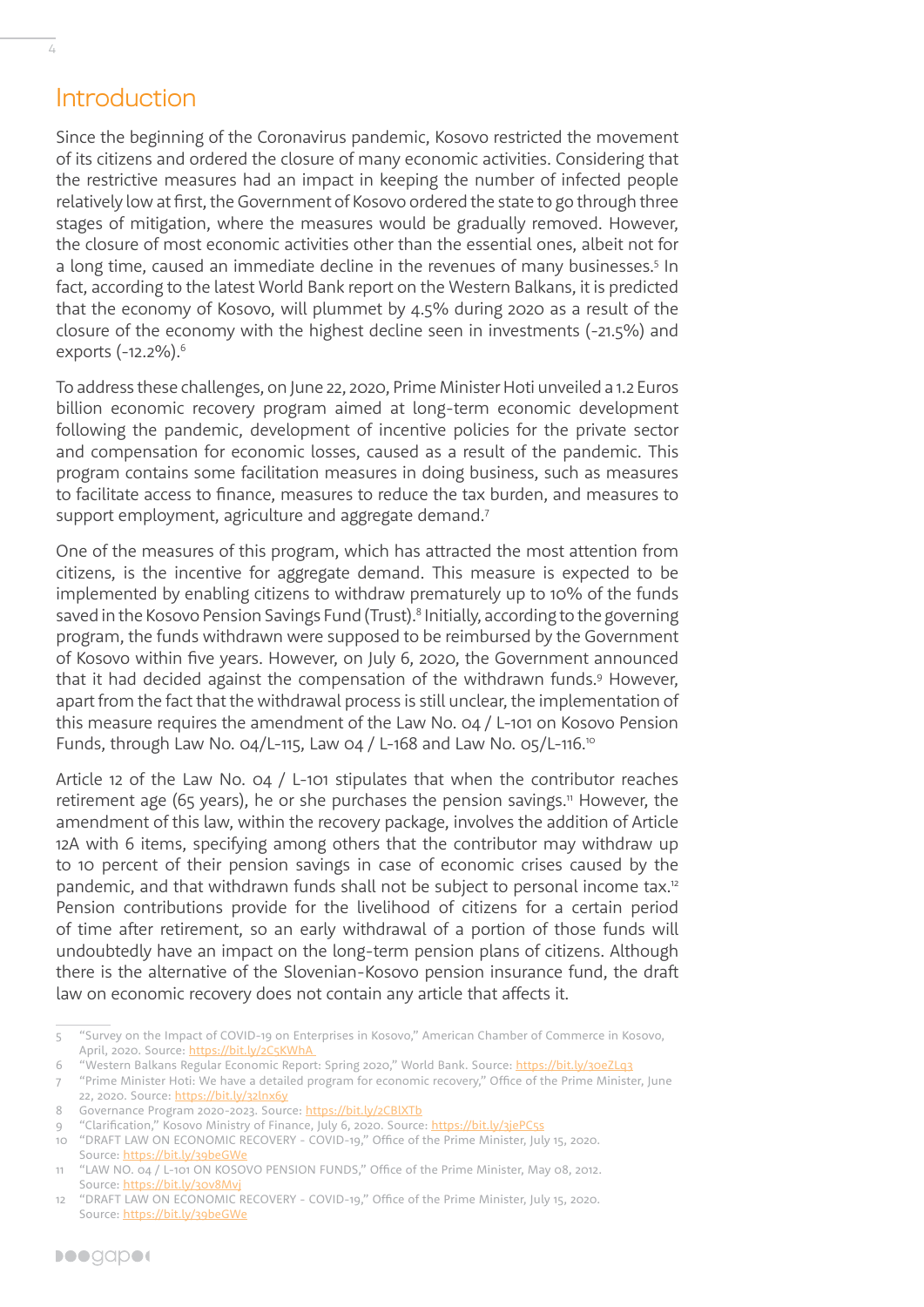<span id="page-4-0"></span>Because the early withdrawal of funds from Trust is unprecedented, both citizens and host institutions will be faced with a partially unknown situation. Would the premature withdrawal of pension savings increase domestic consumption? Will this policy help alleviate the debt burden of citizens and increase Kosovo's budget revenues? Is there a possibility that the withdrawn funds will be spent on imported products or even abroad, which would not necessarily help the Kosovo economy? And above all, is the government creating a practice of premature intervention in pension contributions that will be used by other governments in cases of difficult economic situations? These are just some of the questions that this short report of the GAP Institute aims to analyze.

#### Advantages of early withdrawal of pension savings from Trust

If the Kosovo Assembly approves legal amendments allowing the early withdrawal of pension savings of up to 10%, this would not have a direct impact on Kosovo's state budget or its public debt. Considering that this money will not be reimbursed from the state budget, it will not have a direct impact on the budget or public debt.<sup>13</sup>

People with higher income and longer work experience have more money saved, consequently these people would have the opportunity to withdraw larger amounts of money. This would enable the Government of Kosovo, through the "Recovery Package", to direct more funds towards people who have not been able to benefit from this measure, such as unemployed citizens, employees without employment contracts, and persons who have insufficient savings in Trust. However, based on the proposed package, this advantage does not seem to have been used.14

The withdrawal of money from Trust is intended to be done on a voluntary basis. Citizens who do not want to withdraw pension savings are not obliged to do so.15 On the other hand, this measure allows early access to savings for citizens who are in need of such funds. During the withdrawal, the contributors are exempted from income taxes and any other penalty for early withdrawal of funds, as would be the case with private pension funds and insurance companies.<sup>16</sup>

In addition to the contribution which is required by law, there is a possibility for employers and employees in the future to voluntarily recover the money withdrawn from the Trust, by increasing contributions by up to 10% of their annual salary.17 On the other hand, citizens have the possibility to invest/save in other private funds, insurance companies or financial institutions that offer individual pension schemes.<sup>18</sup> The average age of contributors in the Trust is relatively young, at around 41, which allows recovery of withdrawn funds before reaching the retirement age.<sup>19</sup>

<sup>13</sup> Ministry of Finance. Source:<https://bit.ly/2Ow8WNk>

<sup>14</sup> Recovery Package measures summarized by the GAP Institute. Source:<https://bit.ly/3fNNcsf> 15 Ibid.

<sup>16</sup> Draft Law on Economic Recovery - Covid-19. Source: <https://bit.ly/2OIfV60>

<sup>17</sup> Central Bank of Kosovo. Regulation. Article 6, under c. Source:<https://bit.ly/3hhJKGD>

<sup>18</sup> Law on Pension Funds of Kosovo. Article 21 Forms of individual supplementary pensions. Source: <https://bit.ly/2CmuiKN>

<sup>19</sup> Trust. 2019Annual Report. Source:<https://bit.ly/2ZwjUsE>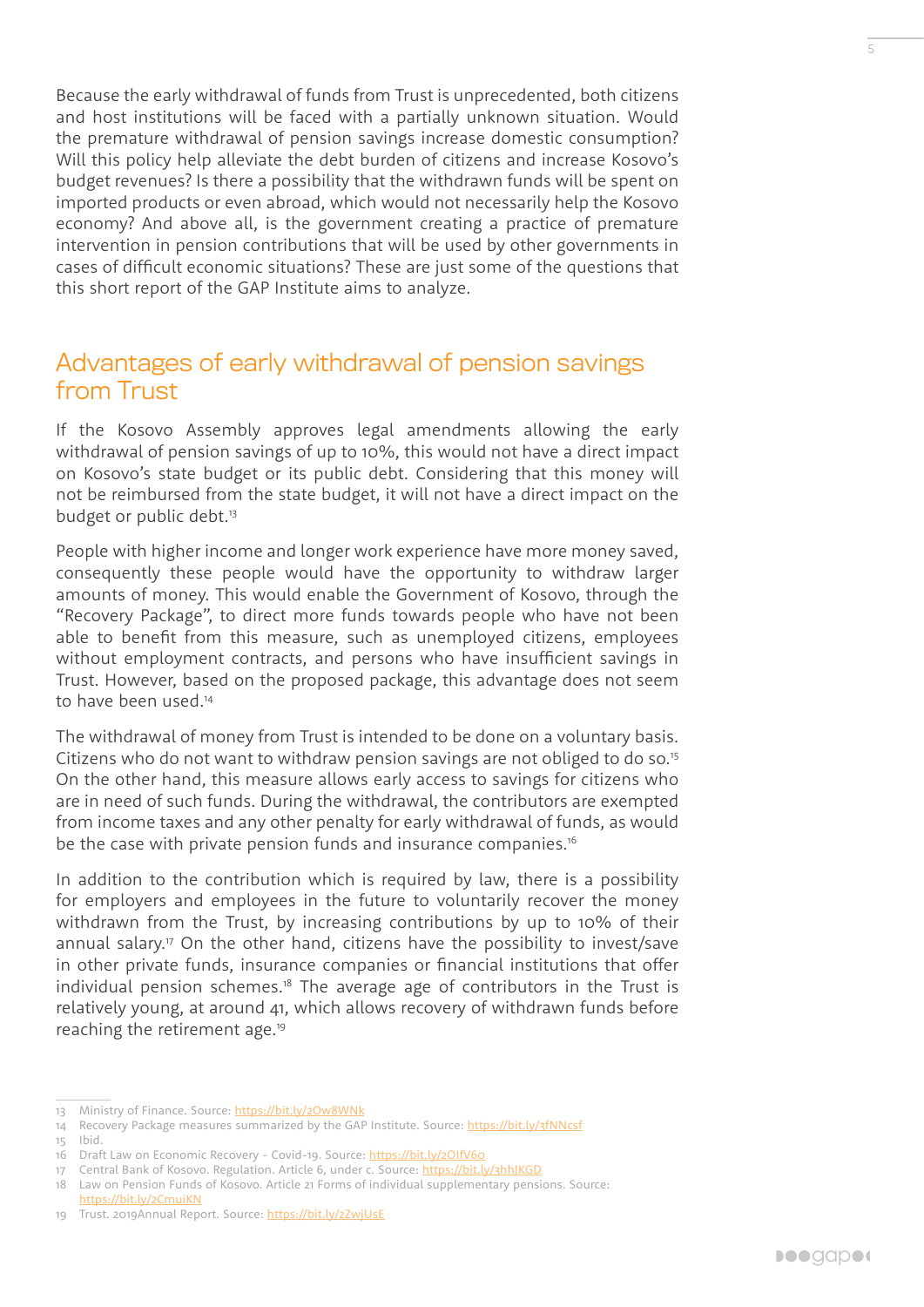The possible withdrawal of part of the Trust funds from the Central Bank of Kosovo (CBK) and commercial banks would not jeopardize the liquidity of the financial system of Kosovo. By July 13, 2020, the Trust had around 196.6 million Euros in commercial banks in Kosovo, around 32.5 million in CBK and around 1.8 billion Euros in other financial instruments.<sup>20</sup> The possible withdrawal of all assets of the Trust from the Central Bank and short-term deposits from commercial banks to cover the payments of citizens who decide to withdraw 10% of the savings, would not cause a liquidity crisis in commercial banks in Kosovo. Trust money in the CBK comprises less than 11 % of all cash, while out of 196.6 million Euros of bank deposits, around 75 million are short term deposits (less than one year).21 Depending on the amount withdrawn, these two sources can cover a large portion of the withdrawn savings.

The early withdrawal of savings is not expected to jeopardize the liquidity of the Trust itself. As of June 2020, this institution had around 20.4 percent of its funds invested in highly liquid financial instruments, which could be easily and quickly converted into cash to cover payments.<sup>22</sup> In case of need, the Trust can even sell financial instruments such as debt or various shares to cope with the 10% withdrawal. Moreover, even after the eventual withdrawal of 10%, the Trust remains liquid and thus able to buy additional Kosovo bonds or invest in other financial instruments. However, the reallocation of funds remains under the authority of the Trust Fund management, which makes investments based on contributors' best interest, in accordance with applicable laws and regulations.

As of July 13, 2020, the Trust had over 2 billion Euros under its management. The possible withdrawal of 10% of savings from each account, amounts to a maximum of about 200 million Euros. If a large portion of this amount is withdrawn and spent, then this could increase domestic consumption, by shifting the consumption or investment curve. Moreover, the option of withdrawing savings from the Trust, for some citizens, can ease the debt burden caused by economic situation of the pandemic and increase the circulation of money in the market even for people who do not benefit from this measure.

Trust investments are expected to fluctuate steadily during the months of the pandemic, making savings relatively uncertain. In case the unit price of the Trust plummets, then withdrawing some assets at this time would be advantageous. However, predicting the unit price trend within certain periods is almost impossible.

<sup>20</sup> Trust. Strategic Allocation. Source:<https://bit.ly/2DGeouL>

<sup>21</sup> CBK statement until June. Source:<https://bit.ly/3fNrzIr>

Trust Report for the first quarter of 2020. Source: <https://bit.ly/32AcR3N> 22 Ibid.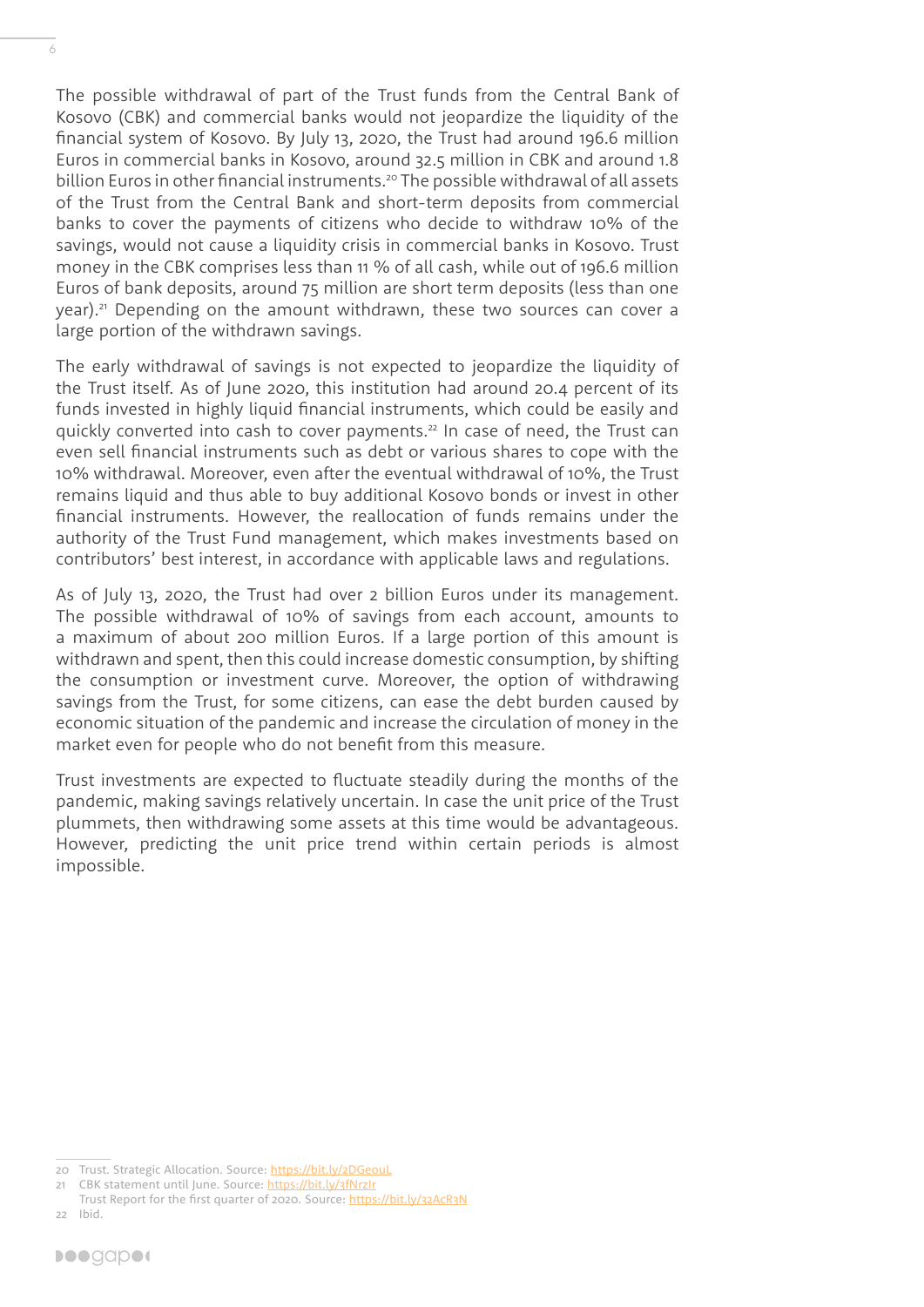# <span id="page-6-0"></span>Drawbacks of early withdrawal of pension savings from Trust

Early withdrawal of money from the Trust would reduce the savings of contributors dedicated for retirement. Taking into account the average return on investment of Trust, the withdrawal of 1 thousand Euros at the age of 40, reduces the return on interests for around 2 thousand Euros or around 3 thousand Euros less in total for the retirement period. Whereas individuals that withdraw 2 thousand Euros, loose about 4 thousand Euros of interest for the next  $25$  years.<sup>23</sup>

The option of early withdrawal of funds from Trust would not be beneficial for a high number of citizens of Kosovo. Initially, this measure does not provide a stimulus for the people who are mostly in need, such as the unemployed and employed without employment contracts whose incomes are relatively small. In particular, this group includes the agriculture, construction and gastronomy sectors, where informality is higher.<sup>24</sup> Likewise, the average balance of all accounts in the Trust reaches the amount of 3,284 Euros, which with a new measure provides the possibility of withdrawing around 328 Euros. This amount would be beneficial, if applied to all contributors, however there are large deviations in terms of savings on individual accounts. In 2019, about 46% of contributors were under the age of 34 and consequently unlikely to have saved large sums to make the withdrawal of their 10% profitable. Also, there are significant differences in terms of gender, with about 67% of contributors who are men and 33% women.25 In 2019, the monthly contribution to the Trust for a working woman was 40.59 Euros and 46.47 Euros for men. Apart from the fact that women are less employed and contribute less to the Trust, according to the Kosovo population projection, they live on average about 3.6 years longer than men, putting them in risk of being left longer without a pension.<sup>26</sup>

The potential beneficiaries of this measure may be regular contributors aged 35 to 64 who have money saved in the Trust. Withdrawal of the Trust funds, as a single measure to incentivize the economy during the pandemic, is insufficient. A number of citizens do not have enough savings to make the withdrawal profitable, whereas some others may choose to keep those funds in the Trust for the retirement period. Therefore, the amount withdrawn and its impact in the economy can be insufficient for the economic situation expected to be caused by the pandemic.

| Table 1. |  |  |  |  |  | Age and the average amount of contributors in 2019. |  |
|----------|--|--|--|--|--|-----------------------------------------------------|--|
|----------|--|--|--|--|--|-----------------------------------------------------|--|

| Age group                                        | 15-24    | $25 - 34$ | $35 - 44$ | $45 - 54$ | 55-64    | 65+     |
|--------------------------------------------------|----------|-----------|-----------|-----------|----------|---------|
| Percentage                                       | $16.7\%$ | 29.1%     | 22.9%     | $17.9\%$  | $12.4\%$ | $0.9\%$ |
| The average monthly<br>contribution of employees | €28.81   | €41.00    | €51.09    | €51.30    | €57.02   | €64.32  |

Source: Trust<sup>27</sup>

<sup>23</sup> The average return 2010-2019 is about 4,469 percent, the initial investment of 1,000 Euros for 25 years, when a 40-year-old is expected to reach retirement age, with inflation rate of around 2 percent. This calculation assumes the same return rate (4.469%) of the Trust for 25 years.

<sup>24</sup> Trust. 2019 Annual Report. Source:<https://bit.ly/2ZwjUsE>

<sup>25</sup> Ibid.

<sup>26</sup> Kosovo Agency of Statistics. Kosovo Population Projection 2017-2061. Source:<https://bit.ly/3eAmJgk>

<sup>27</sup> Trust. 2019 Annual Report. Source:<https://bit.ly/2ZwjUsE>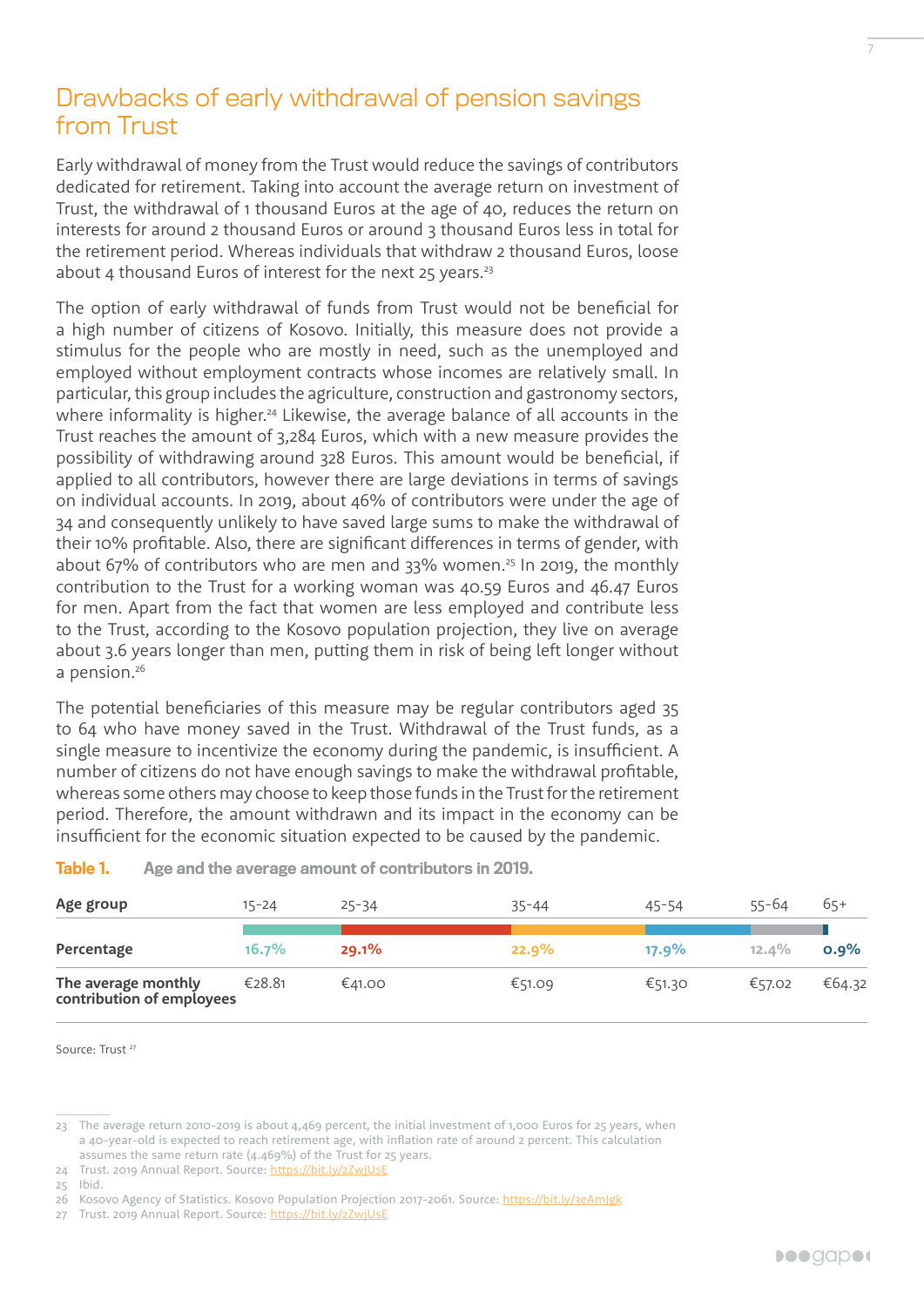Trust has around 670 thousand open accounts of contributors since its establishment, of which around 380 thousand are active accounts.<sup>28</sup> Offering the possibility for early withdrawal of 10% of savings from each account, requires processing and execution of a large number of payments within a short period of time. This may present the need to increase the staff of the Trust to make timely transfers. At the last meeting of the Trust Steering Board and the Prime Minister of Kosovo, the Board emphasized the need to expand its operational capacity to implement this measure.<sup>29</sup>

A number of citizens are not informed about the Trust's online platform which shows the amount saved by each registered person and/or the amount they can withdraw. In addition, the assets of citizens in Trust, change in real time and as a result there may be ambiguity or discrepancy between the savings at the moment they are viewed online and at the time of withdrawal of 10%. After the proposal of this measure, the interest of the citizens for the online platform of Trust has increased and a periodic downtime of the online system was noted.

There is no legal basis for providing the possibility of early withdrawal of 10 percent of funds from the Trust, as a result legal amendments are required. According to the law on Kosovo pension funds and the regulations of the Central Bank of Kosovo, pension savings can be withdrawn by contributors a) when the retirement age is reached (65 years); b) when the person is a beneficiary of disability assistance from the Ministry of Labor and Social Welfare; and c) in the event of death before the withdrawal of pension savings, in which case their heirs withdraw the entire savings balance.<sup>30</sup> However, the package of laws for economic recovery envisages amendment of the law to enable the early withdrawal of 10 percent of pension savings.<sup>31</sup>

A large portion of the added consumption from the withdrawal of savings from the Trust can be directed toward imported products thus reducing multiplier effect or money circulation in the economy beyond expectations. Also, considering that people with higher incomes can withdraw more funds, some of that money may not be consumed at all, but saved in the bank for another period and consequently end up out of circulation again. Such a situation would not affect the growth of domestic consumption as expected.

Although Trust's possible withdrawal of its money from commercial banks does not threaten to make banks illiquid, this policy can reduce bank liquidity in general. Such a reduction could affect the growth of interest rates on deposits and/or loans, although that is less to be expected given the current level of bank liquidity even without the Trust' funds.

Offering the possibility to withdraw 10% of savings from Trust can create a practice of government's interference in Trust funds, to facilitate the economic situation of citizens. This phenomenon may be repeated in the coming months when the economic effects of the pandemic are expected to continue or in another economic crisis in the future.

28 Ibid.

<sup>29</sup> Trust. The 10% issue: KPST (Trust) in a meeting with the Prime Minister of Kosovo. Source: <https://bit.ly/32jadiL>

<sup>30</sup> Trust. 2019 Annual Report. Source:<https://bit.ly/2ZwjUsE>

<sup>31</sup> Draft Law on Economic Recovery - Covid-19. Source: <https://bit.ly/2OIfV60>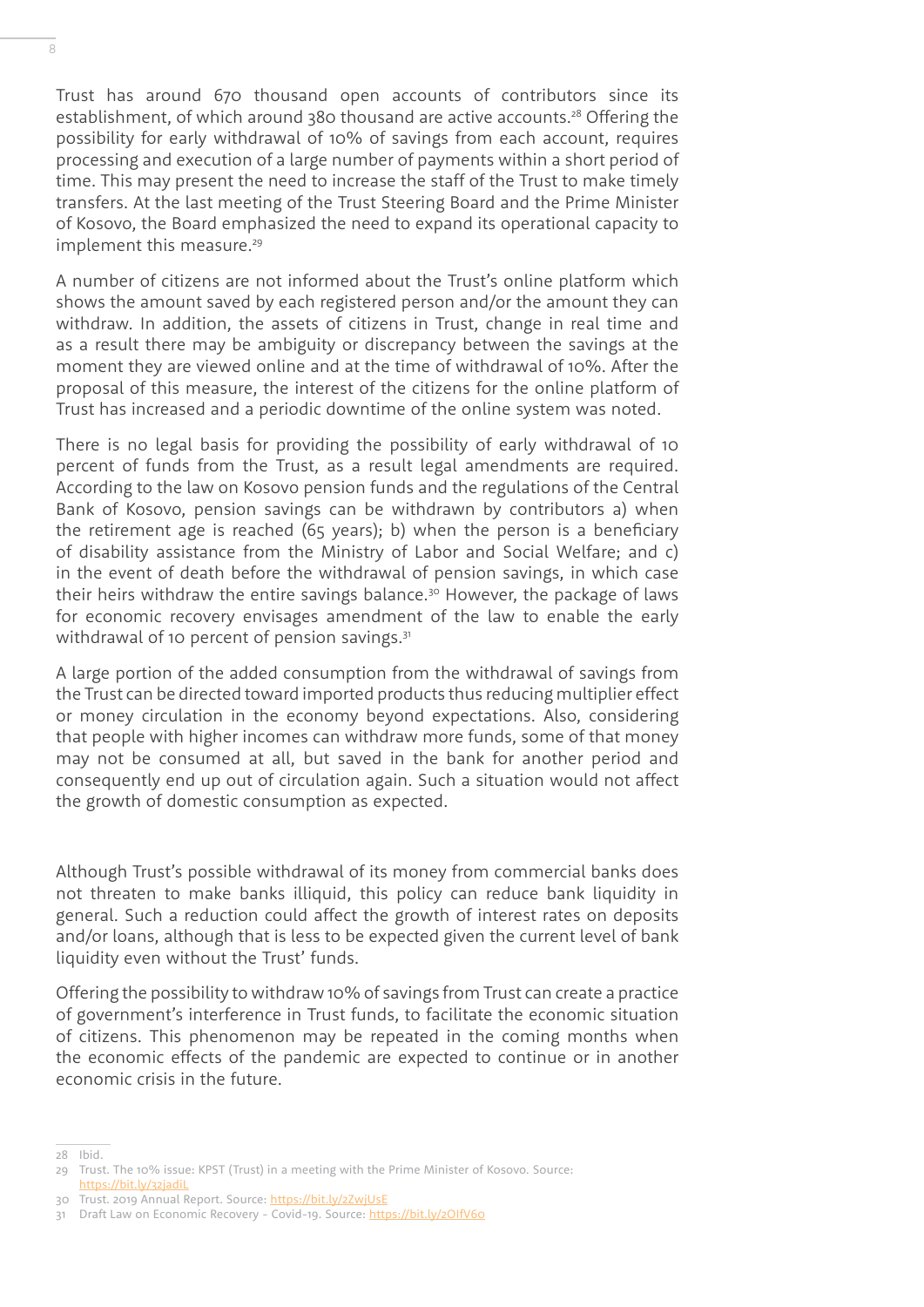<span id="page-8-0"></span>With the withdrawal of 10% of pension savings, people lose the opportunity to invest those funds through the Trust in global financial markets, at a time when prices per unit are relatively low and the profit opportunities in the future are greater. The unit price in the Trust is currently lower, than it may be in the future, when citizens want to recover their investments. In that case, the recovery of savings (units) will cost more than if current savings were held, because the unit price in the Trust would have increased. Withdrawal of funds from the Trust at a time when the Trust's investments are experiencing a periodic decline in the unit price, means capitalization of the investment loss, as the funds are withdrawn before the recovery has taken place.

Poor information of citizens about financial planning especially pension savings over the rate required by law, may make many citizens depend on state assistance, at the time of retirement. Currently, with the average balance of 3,284 Euros saved in Trust, citizens can receive 200 Euros per month for 16 initial months of retirement, whereas according to the population projection of Kosovo, life expectancy averages 77 years of age.<sup>32</sup> Consequently, withdrawal of funds in this time period, reduces the purchasing power of citizens in the future.

#### **Conclusions**

The emergency health crisis caused by the Coronavirus pandemic has directly affected the economies of almost all countries in the world. The restriction of movement has caused a drop in revenues from many business activities, in various types of industries and generally a decrease in the aggregate demand. Therefore, it is natural for the Government of Kosovo to propose measures for economic recovery aimed at increasing the aggregate demand.

The proposal to allow the withdrawal of 10 percent of pension savings is an unconventional method of achieving this goal. However, as we have argued above, this measure does not directly affect the state budget or public debt of Kosovo, and it offers the opportunity for citizens who have savings to withdraw them in order to get through this situation as easily as possible. The expenditures of these citizens can increase the circulation of money in the market, even for persons who do not directly benefit from this measure. Furthermore, the withdrawal of 10% of savings from Trust does not jeopardize the liquidity of the financial system of Kosovo or the liquidity of Trust itself.

On the other hand, this new incentive measure does not guarantee the projected growth of aggregate demand. The possibility of withdrawing pension savings benefits neither the people who need cash the most such as the unemployed, nor the ones with relatively low wages, who do not have enough money saved to make withdrawal of their savings worthwhile. Finally, the total amount that can be withdrawn under this measure is less than 200 million Euros, making the impact on aggregate demand relatively small.

<sup>32</sup> Ibid, and Kosovo Agency of Statistics. General Statistics Source:<https://bit.ly/3jpC72H>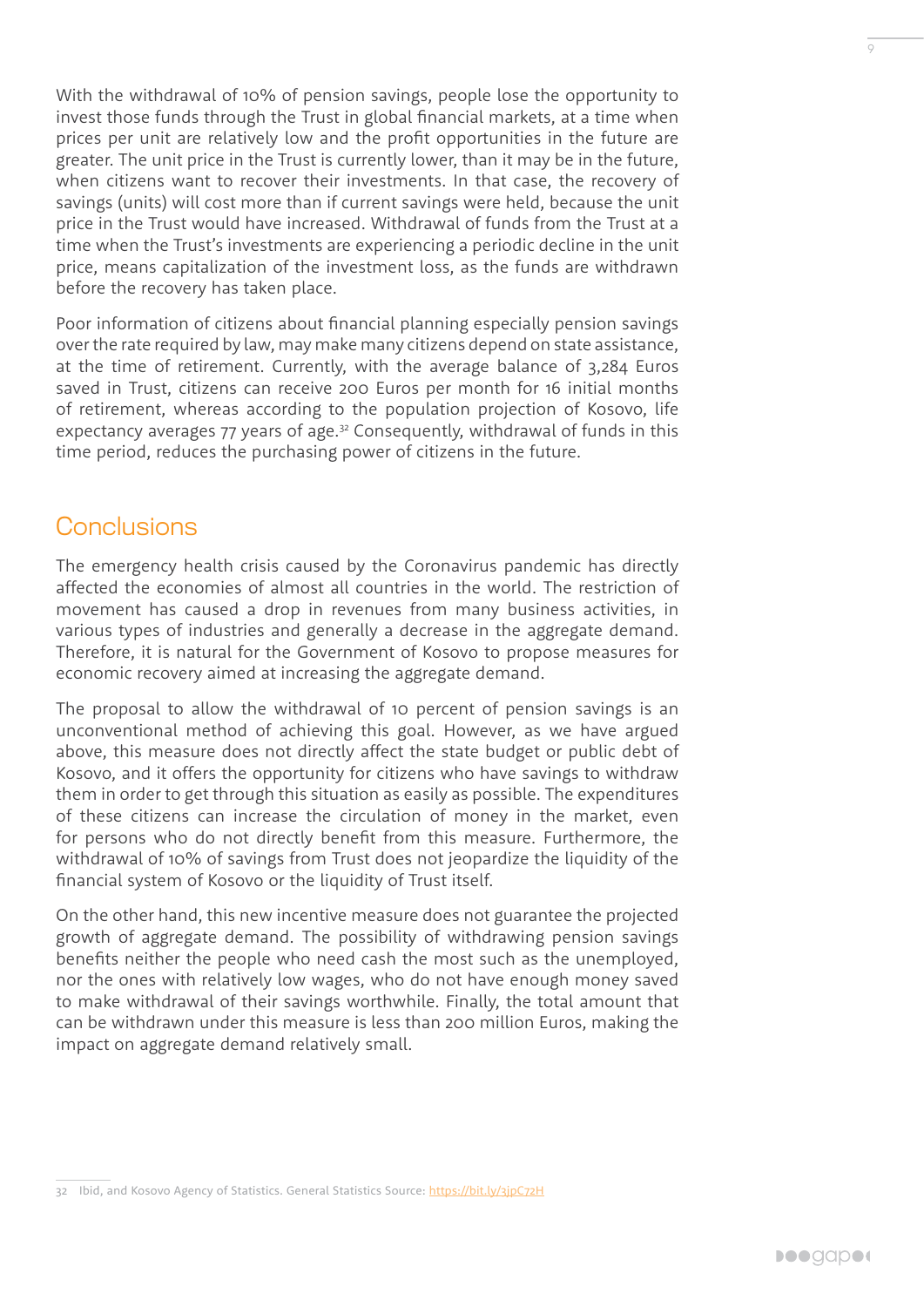

This publication has been produced with the assistance of the European Union. The contents of this publication are the sole responsibility of GAP Institute and Kosovo 2.0 and can in no way be taken to reflect the views of the European Union.

The project "Innovation for resilient media and citizen engagement" is implemented by: